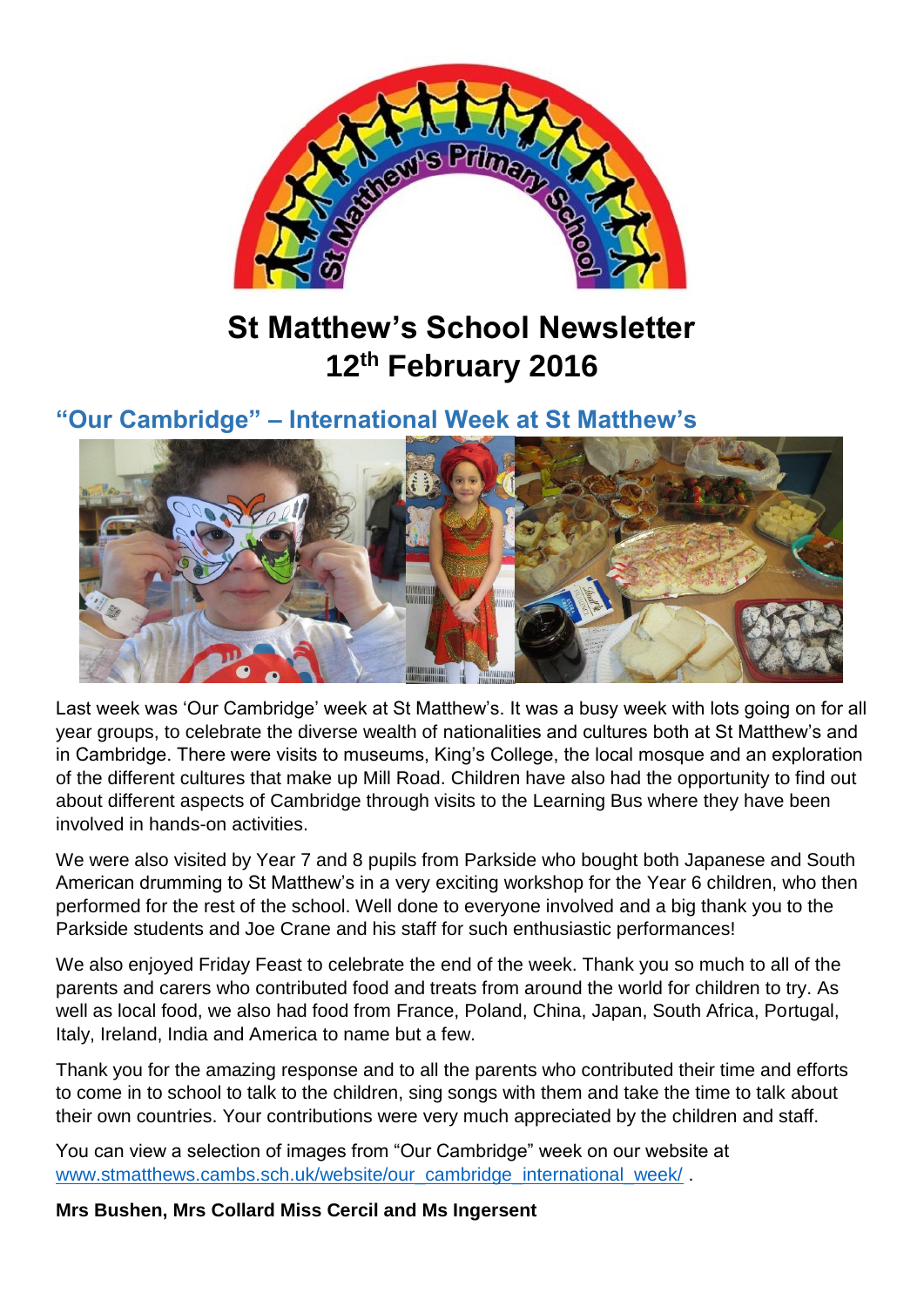### **Parent Governor Elections**

The governing body of St Matthew's School is looking to elect two new parent governors by the end of the Spring term 2016. We would welcome and encourage anyone who has parental responsibility for a child at the school to stand as a parent governor. We are particularly keen, this time, to increase the diversity of our governing body in order to reflect the composition of the school as a whole.

We will be holding elections next half term. Every adult with parental responsibility for a child at the school has one, anonymous, vote in the election.

This is an exciting time for St Matthew's: the school continues to grow and a new School Development Plan is in place; the Governors play a crucial, important role.

Please look out for the letter from our Chair of Governors, Zoe Thorn, for more information, or check out the governor pages on our website – [www.stmatthews.cambs.sch.uk/website/spring\\_2016\\_parent\\_governor\\_election/](http://www.stmatthews.cambs.sch.uk/website/spring_2016_parent_governor_election/)

If you think you would like to stand as an elected parent governor, please contact our Chair of Governors, Dr Zoe Thorn, at [zthorn@stmatthews.cambs.sch.uk,](mailto:zthorn@stmatthews.cambs.sch.uk) for more information.

#### **Dinner Money for Next Half Term**

Dinner money for next half term will be £50.40.

Remember, you can now pay online through SIMS Agora. You should have received your log in details by now. Paying this way saves you and the school lots of time, so take advantage of our new system – [www.payyourschool.co.uk](http://www.payyourschool.co.uk/)

All parents and carers should have received their log in details by email. Please register, even if you are not going to use the payment system immediately because your school meals are free, as soon we will be using the system to pay for school trips and other events.

If you have any difficulties, please contact the schools office.

#### **Wheelies**

For health and safety reasons, we ask that parents do not send children to school in "wheelies" – shoes with wheels in the soles. Thank you in advance for your cooperation.

#### **Dates for Your Diary**

Next half term is short but busy as always with events such as World Book Day and National Science and Engineering Week. See below for some key dates for your diaries.

| <b>Parent Consultations</b>             | Thursday 25 <sup>th</sup> February 2014, 3:40 to 7:30         |
|-----------------------------------------|---------------------------------------------------------------|
|                                         | Tuesday 1st March, 3:40 to 5:30                               |
| World Book Day                          | Thursday 3rd March 2016                                       |
| PTA World Book Day Disco                | Friday 4 <sup>th</sup> March 2016                             |
| National Science and Engineering Week   | Friday 11 <sup>th</sup> to Sunday 20 <sup>th</sup> March 2016 |
| Last Day of School - Spring Term Closes | Thursday 24th March, 2016                                     |